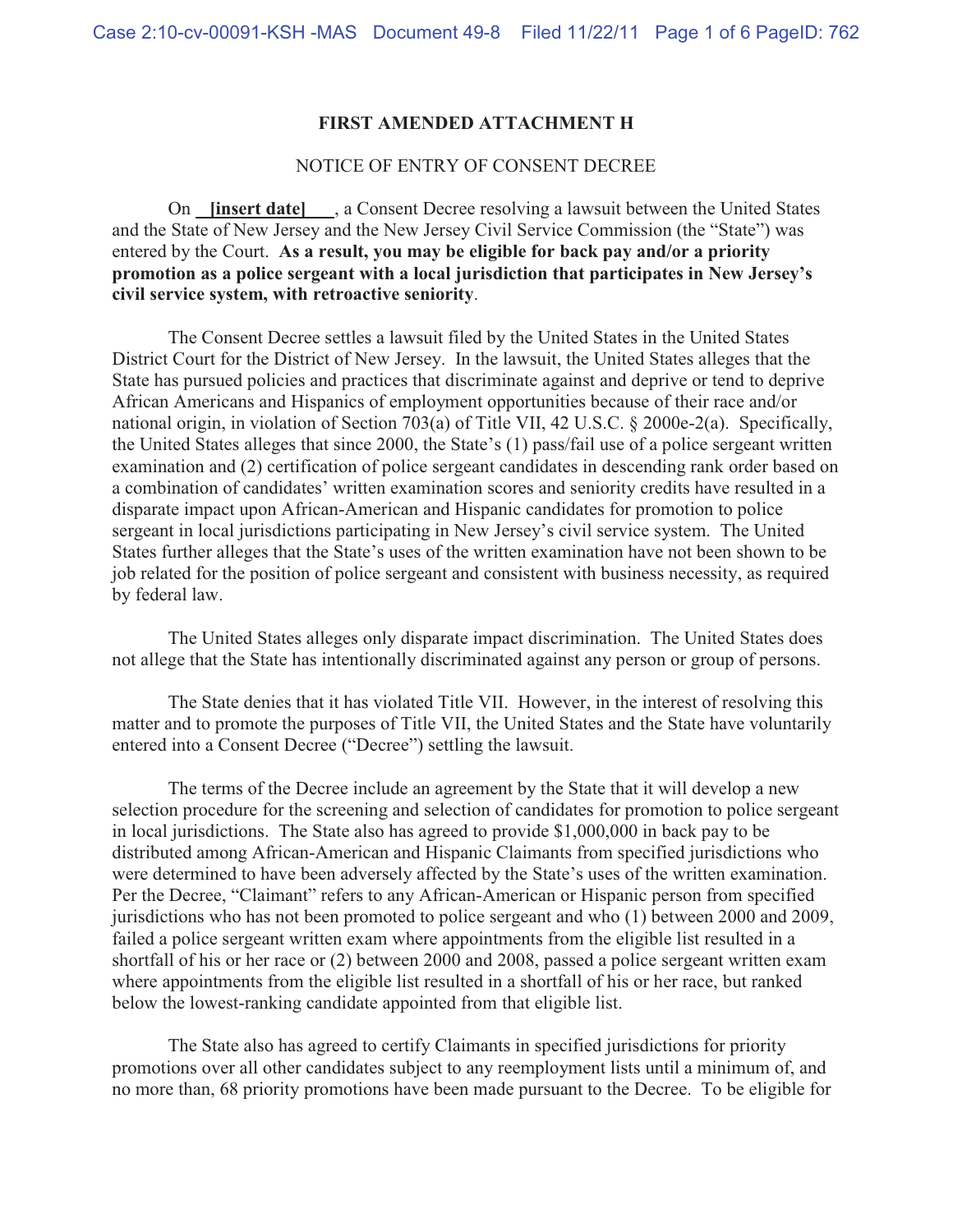a priority promotion, a Claimant must pass the new selection procedure for police sergeant as developed under the Decree. If promoted, these individuals would be awarded retroactive seniority based upon the median appointment date for candidates on the eligible list that would have included the Claimant or from which the Claimant would have been appointed. The State has also agreed to cease using current eligible lists in the jurisdictions listed in First Amended Attachment D in the First Amended Consent Decree where such continued use will result in an unlawful impact. For those jurisdictions, the State will provide all certification requests to the United States prior to certifying candidates. If the United States through its expert determines that the certification will not result in additional African-American or Hispanic victims, it will approve the certification, which the State may then issue.

## **You are being sent this Notice because you have been preliminarily deemed eligible for back pay and/or priority promotion.**

 If you believe you are entitled to relief and wish to request back pay, and consideration for priority promotion if indicated, you should fill out the Interest in Back Pay Form or Interest in Back Pay and/or Priority Promotion Form enclosed with this notice and return it by mail no later than **[insert date]** to:

> State of New Jersey Settlement Team Employment Litigation Section U.S. Department of Justice Civil Rights Division Post Office Box 14400 Washington, DC 20044-4400 Telephone: 1-800-556-1950, select mailbox option **number 1**  Website: http://www.justice.gov/njcsc

 If you have any questions about how to submit a claim, or whether you may be eligible, you may consult with an attorney of your own choosing and at your own expense, or you may call the Employment Litigation Section of the Civil Rights Division of the Department of Justice at 1-800-556-1950, select mailbox option number 1. If you do call this number, please leave your name, social security number, address and telephone number and a time when you can be reached. Your call will be returned as soon as possible.

SUBMITTING THE CLAIM FORM BY **[insert date]** , DOES NOT GUARANTEE THAT YOU ARE ENTITLED TO OR WILL RECEIVE ANY RELIEF. HOWEVER, **IF YOU FAIL TO SUBMIT A CLAIM FORM BY [insert date] YOU MAY BE BARRED FROM OBTAINING RELIEF.**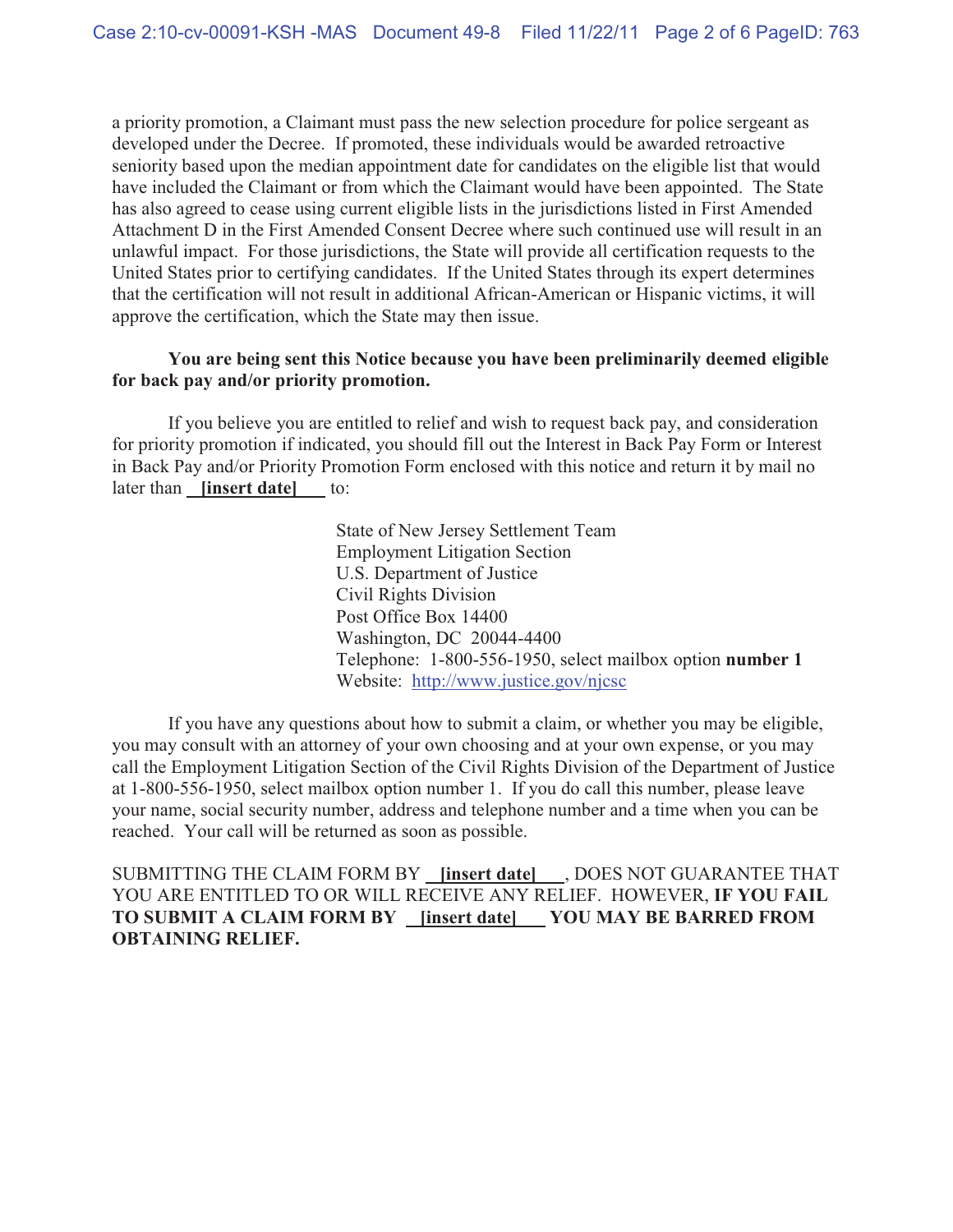### IN THE UNITED STATES DISTRICT COURT FOR THE DISTRICT OF NEW JERSEY NEWARK VICINAGE

| UNITED STATES OF AMERICA,               |                                              |
|-----------------------------------------|----------------------------------------------|
| Plaintiff,                              |                                              |
| V.<br>STATE OF NEW JERSEY AND           | Civil Action No.<br>$2:10$ -cv-00091-KSH-MAS |
| NEW JERSEY CIVIL SERVICE<br>COMMISSION, | Hon. Katharine S. Hayden                     |
| Defendants.                             |                                              |

## **INTEREST IN BACK PAY FORM**

 I am interested in obtaining back pay under the Consent Decree agreed to by the United States and the State of New Jersey and New Jersey Civil Service Commission and entered by the Court in the above-captioned case. By signing and returning this form, I certify that:

- (1) I am either African American or Hispanic (check which applies).
- (2) I either \_\_ failed any one of the police sergeant written examinations given by the State between 2000 and 2009 or passed any one of the police sergeant written examinations given by the State between 2000 and 2008 but ranked below the lowestranking candidate appointed from any expired eligible list resulting from that administration of the written examination (check which applies).
- (3) Listed below is each time that I took the police sergeant written examination between 2000 and 2009:



(4) I have not been promoted to police sergeant.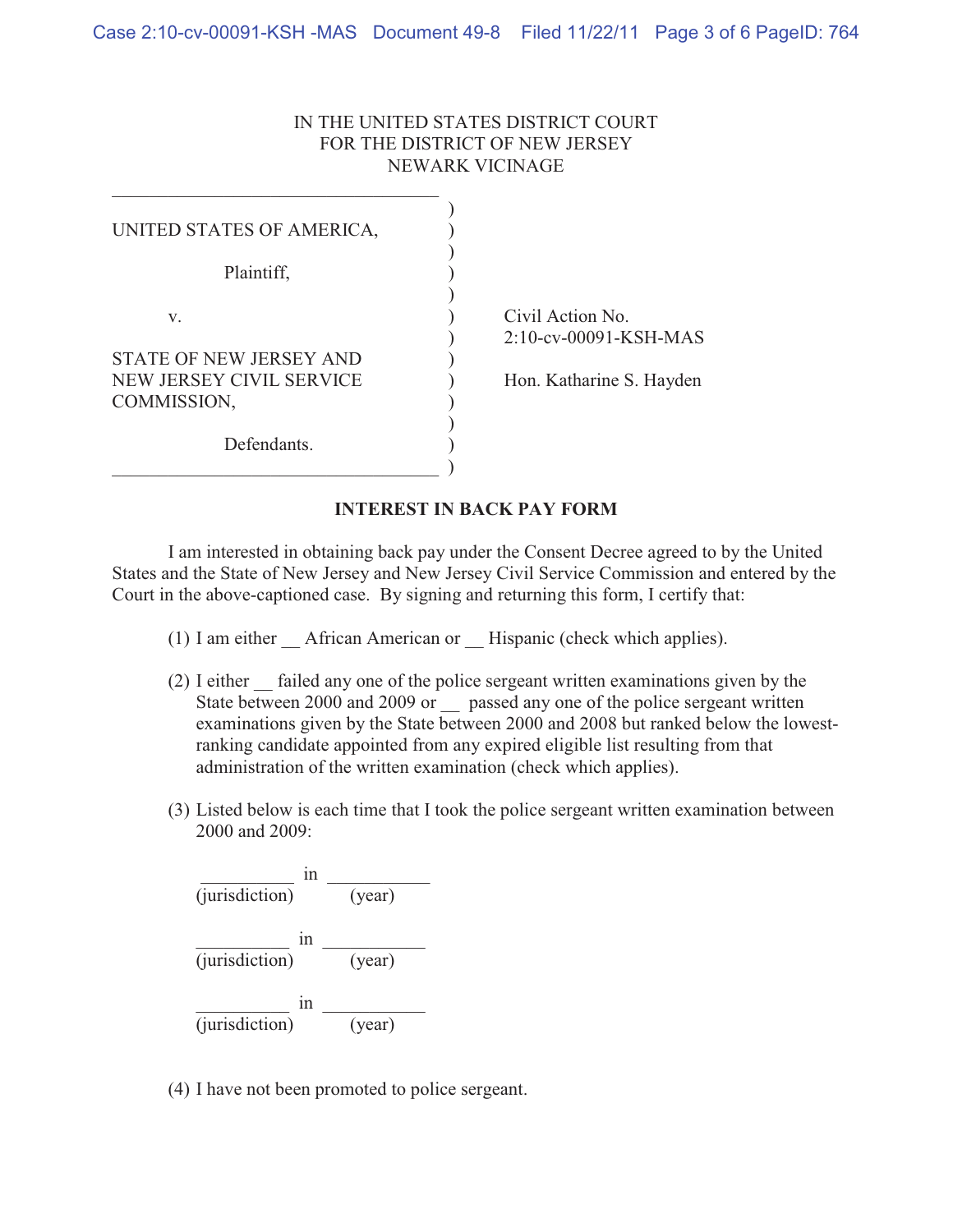# Case 2:10-cv-00091-KSH -MAS Document 49-8 Filed 11/22/11 Page 4 of 6 PageID: 765

| Name:               | Social Security Number: |
|---------------------|-------------------------|
| Other name(s) used: | Address:                |
| Telephone:          | Jurisdiction:           |

I understand that in order to obtain back pay information regarding my background may be requested, and I may be required to provide such information. I also understand that to obtain any back pay I will be asked to sign a release of any and all claims that I may have that are covered by the lawsuit in this case.

| Dated: | $\sqrt{ame}$ |
|--------|--------------|
|        |              |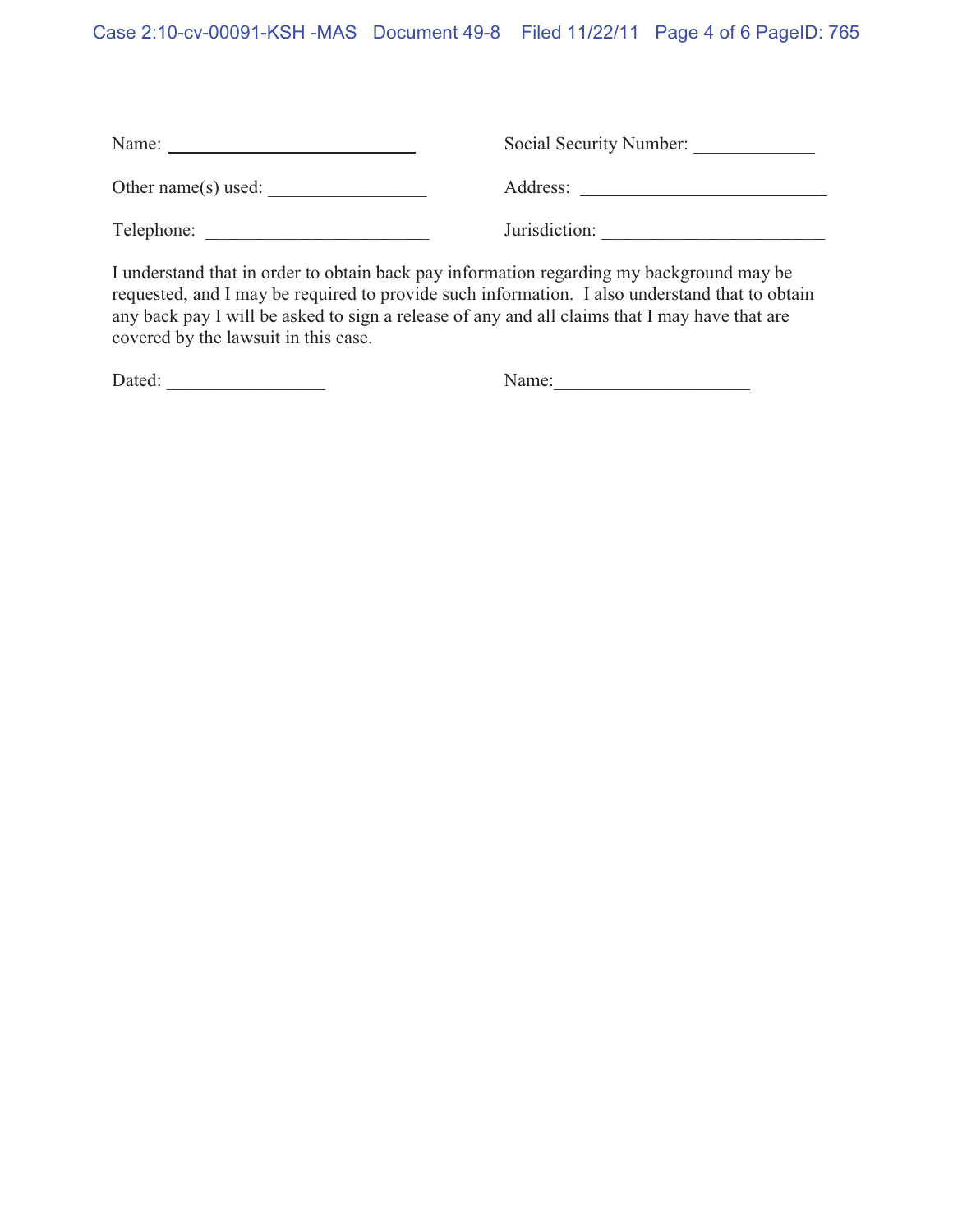### IN THE UNITED STATES DISTRICT COURT FOR THE DISTRICT OF NEW JERSEY NEWARK VICINAGE

| UNITED STATES OF AMERICA,<br>Plaintiff,                                         |                                                                          |
|---------------------------------------------------------------------------------|--------------------------------------------------------------------------|
| V.<br><b>STATE OF NEW JERSEY AND</b><br>NEW JERSEY CIVIL SERVICE<br>COMMISSION, | Civil Action No.<br>$2:10$ -cv-00091-KSH-MAS<br>Hon. Katharine S. Hayden |
| Defendants.                                                                     |                                                                          |

## **INTEREST IN BACK PAY AND/OR PRIORITY PROMOTION FORM**

I am interested in obtaining back pay under the Consent Decree agreed to by the United States and the State of New Jersey and New Jersey Civil Service Commission and entered by the Court in the above-captioned case. I also understand that, under the terms of the Consent Decree, I am eligible for priority promotion. By signing and returning this form, I certify that:

- (1) I am either African American or Hispanic (check which applies).
- (2) I either \_\_ failed any one of the police sergeant written examinations given by the State between 2000 and 2009 or \_\_ passed any one of the police sergeant written examinations given by the State between 2000 and 2008 but ranked below the lowestranking candidate appointed from any expired eligible list resulting from that administration of the written examination (check which applies).
- (3) Listed below is each time that I took the police sergeant written examination between 2000 and 2009:

| 1n<br>(jurisdiction) | (year) |
|----------------------|--------|
| 1n<br>(jurisdiction) | (year) |
| 1n<br>(jurisdiction) | (year) |